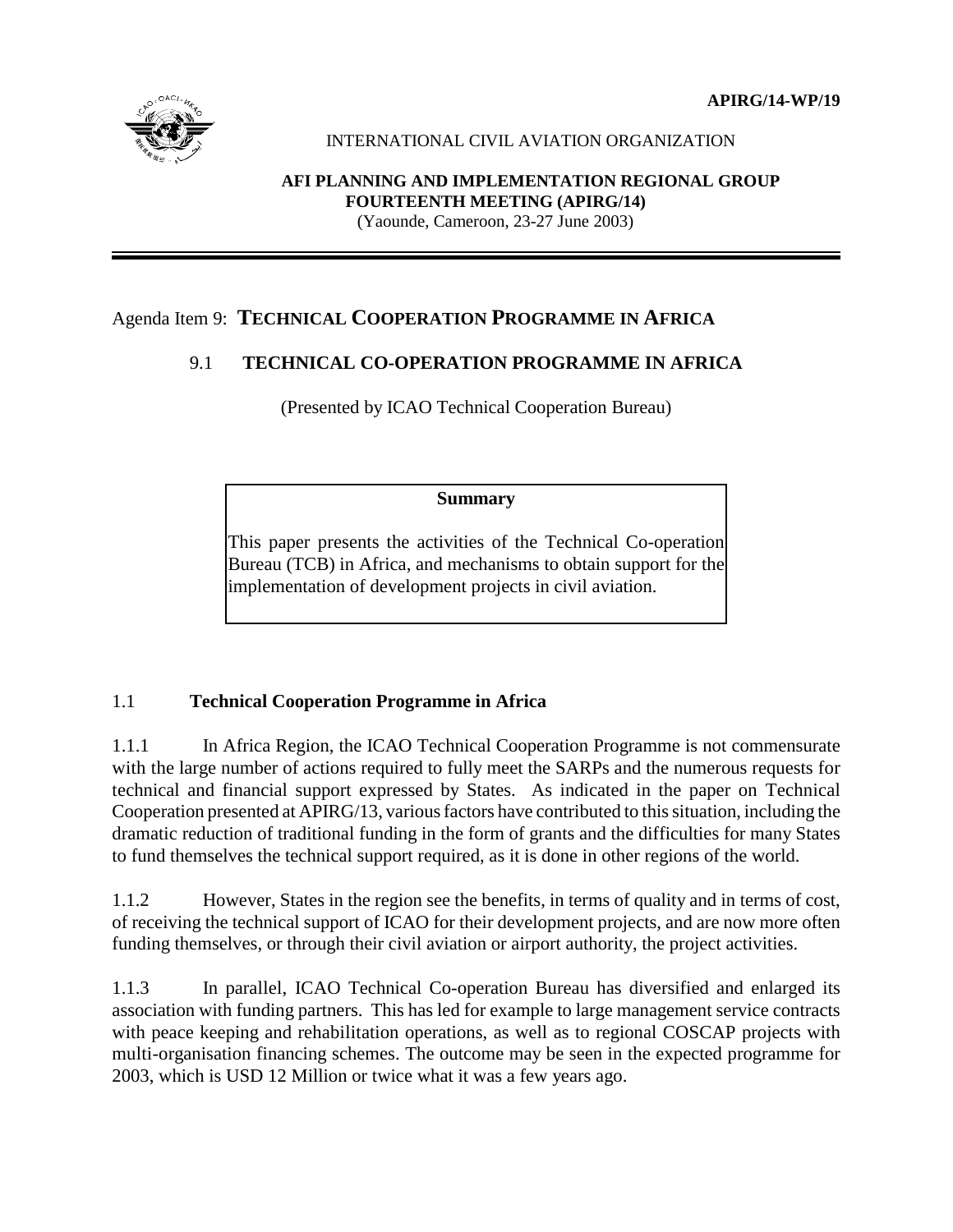# 1.2 **Development of new projects**

1.2.1 It is important to note that a greater support from ICAO still relies on the three elements mentioned two years ago: well defined and documented project proposals requiring the active participation of the aviation administrations in their preparation, strong commitment of the recipient governments or administrations to the aviation developments proposed through the projects and assurance of sustainability of the projects outputs.

1.2.2 Funding partners want to see the commitment of the aviation administrations, in part through a contribution to the project cost as a guarantee of successful and sustainable improvement, before they provide more funding to the reinforcement of the aviation sector.

1.2.3 Member States may wish to consider these elements when submitting requests for technical cooperation activities. ICAO and its Technical Co-operation Bureau remain available to work with AFCAC and its Members States to develop and jointly present well structured project proposals to funding partners.

1.2.4 An illustration of this situation is the introduction of COSCAP intitiatives in Africa. Thanks to the amount granted by ICAO Council to develop Safety Oversight projects, TCB could develop comprehensive project documents to improve safety oversight through cooperative activities involving groups of States and multiple financing partners. TCB was also in a position to participate in meetings that were held on the subject, present its recommendations and seek the views and participation of States and sub-regional organizations. In Western and Central Africa, studies have been carried out under funding from France and the World Bank in order to analyse the Safety Oversight requirements and the States views on possible cooperation mechanisms.

1.2.5 Six project documents have been prepared, on the basis of existing cooperative groups of States. In Western and Central Africa, the first COSCAP project document was signed at the end of February 2003 for a group of eight States. Two more project proposals have been endorsed at the ministerial level, for likely commencement this year. In Eastern and Southern Africa, the East African Community (EAC) is adopting the COSCAP approach and has approved the draft project at a Ministers meeting in March 2003. The comments received have been integrated in a final version. It is anticipated that other States in the region will join this project. ICAO will be pleased to work with States or groups of States which are not part of a COSCAP project but wish to benefit from its activities.

1.2.6 Where their implementation is under way, the COSCAP projects have proved to be successful mechanisms through which a considerable amount of training is offered, practical and harmonized tools developed and improved oversight procedures and techniques introduced. The success of these projects is reflected in the following two facts. Firstly, the COSCAP projects have attracted and continue to attract the participation, in kind and in funds, of many aviation stakeholders, as well as a very diverse group of financing partners. Secondly, the States that have improved their safety oversight through a COSCAP project are now requesting ICAO and its COSCAP supporters to extend those projects - under the same operating principles - to other aviation